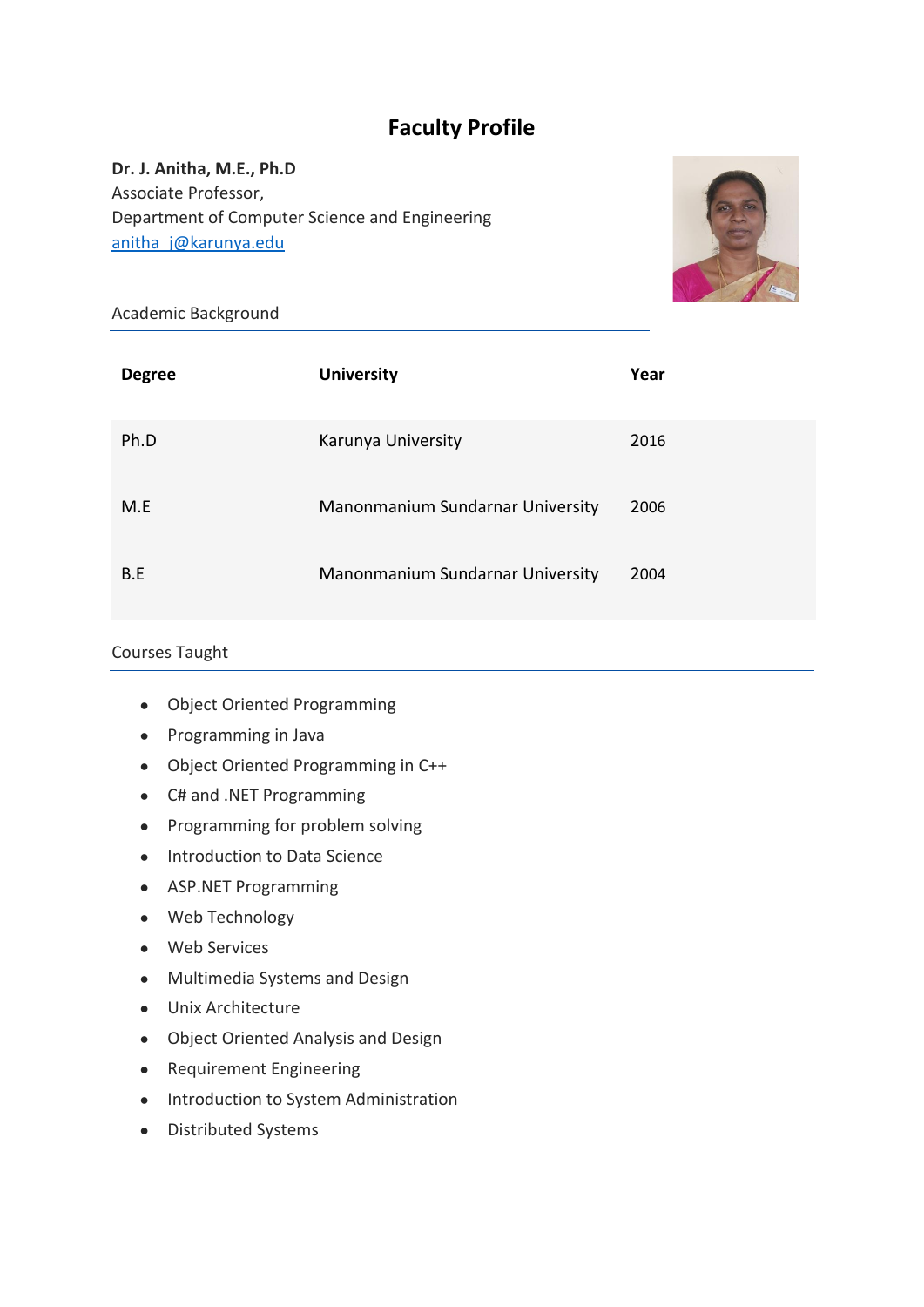#### Research Interests

- Computer Vision and Image Processing
- Medical Image Analysis
- Machine learning and Deep Learning
- Video Image Analysis

#### Most recent Publications

## **Journals:**

- **Anitha, J.,** Immanuel Alex Pandian, S., Akila Agnes, S., "An efficient multilevel color image thresholding based on modified whale optimization algorithm", Expert Systems with Applications, 2021, [IF-6.954]
- Agnes, S.A., **Anitha, J.**, Solomon, A.A., "Automatic Chest CT Image Findings of Novel Coronavirus Pneumonia (COVID-19) Using U-Net Based Convolutional Neural Network", Journal of Information Technology Management, 12, pp. 22-35.
- Akila Agnes, S., **Anitha, J.,** Dinesh Peter, J., "Automatic lung segmentation in low-dose chest CT scans using convolutional deep and wide network (CDWN)", Neural Computing and Applications, 2020, 32(20), pp. 15845-15855S. (Springer Verlag) [IF-4.213]
- Akila Agnes, **J. Anitha,** Pandian, S. Immanuel Alex Pandian, J. Dinesh Peter, "Classification of Mammogram Images Using Multiscale all Convolutional Neural Network (MA-CNN)" Journal of Medical Systems, 2020. (Springer) [IF-3.058]
- Akila Agnes, S., **Anitha, J.,** Appraisal of deep-learning techniques on computer-aided lung cancer diagnosis with computed tomography screening, Journal of Medical Physics, 2020, 45(2), pp. 98-106.
- Agnes, S.A., **Anitha, J,** "3D lung segmentation on CT images using region-based method", International Journal of Advanced Trends in Computer Science and Engineering, 2019.
- S. Akila Agnes, **J. Anitha**, "Automatic Lung Cancer Detection in Low-Dose Lung CTs Using Transfer Learning", Journal of Advanced Research in Dynamical and Control Systems, 10(7), pp. 195-201, 2018. (Institute of Advanced Scientific Research, Inc.)
- **J. Anitha,** J. Dinesh Peter, S. Immanuel Alex Pandian, "A Dual Stage Adaptive Thresholding (DuSAT) for Automatic Mass Detection in Mammograms", Computer Methods and Programs in Biomedicine, Vol. 138, pp. 93–104, January 2017. (Elesvier) [IF-2.503]
- S. Immanuel Alex Pandian, G. Josemin Bala, Maya K. Kuriakose, **Anitha. J,** "A Hierarchical Algorithm with Fast Convergence Spiral Search Pattern for Block Matching in Motion Estimation", International Journal of Computational Vision and Robotics, Vol. 6, No. 4, pp. 435-449, 2016. (Inderscience)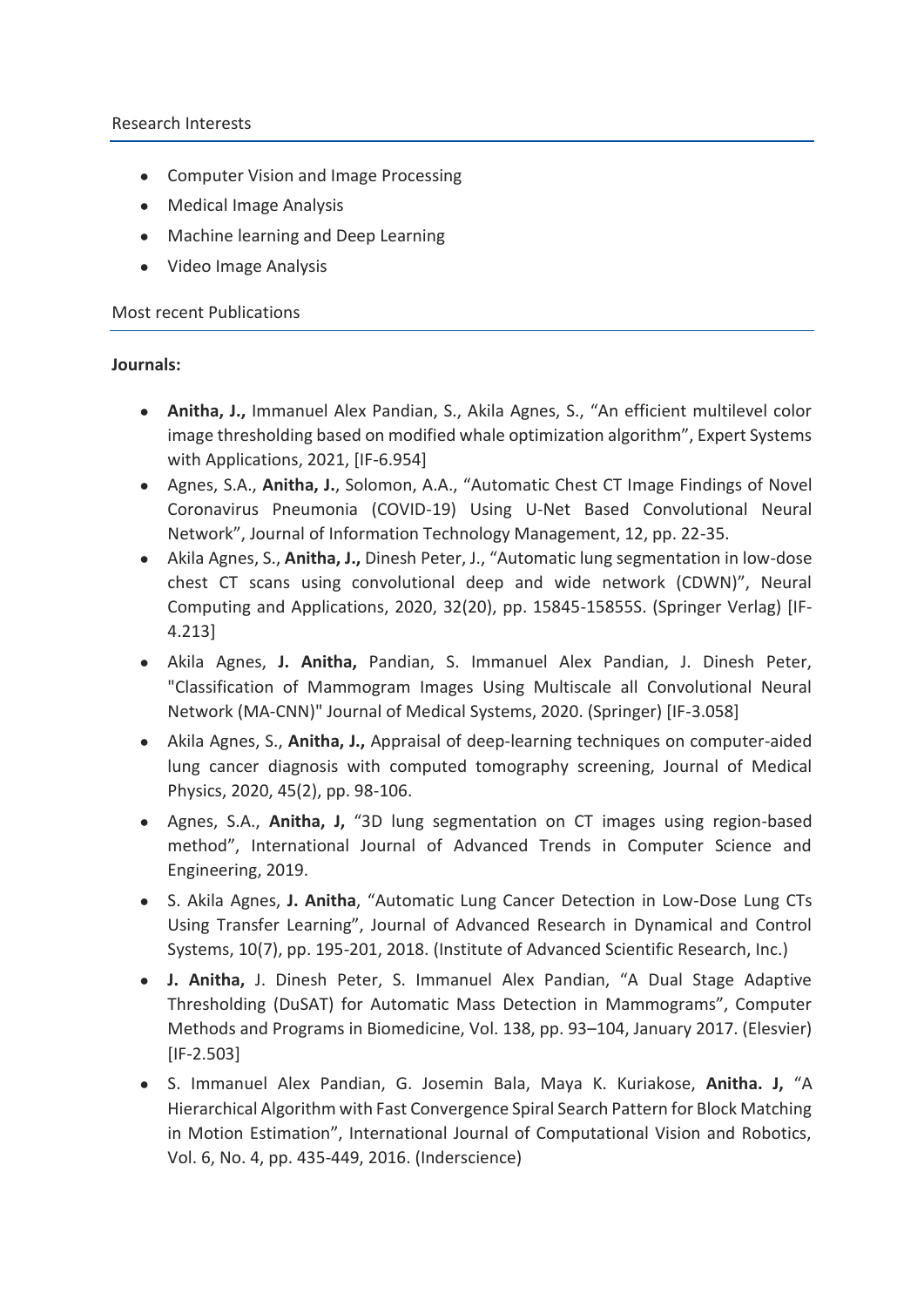- **J. Anitha,** J. Dinesh Peter, "A Multiresolution Ripplet Transform for Breast Cancer Diagnosis in Digital Mammograms", Recent Patents on Computer Science, Vol. 9, Issue. 3, pp. 195 - 202, 2016. (Bentham Science)
- **J. Anitha**, J. Dinesh Peter, "Mammogram Segmentation using Maximal Cell Strength Updation in Cellular Automata", Medical and Biological Engineering and Computing, Vol. 53, Issue 8, pp 737-749, August 2015. (Springer) [IF-1.916]

## **Conferences:**

- Akshai, K.P., **Anitha, J.,** "Plant disease classification using deep learning", 3rd International Conference on Signal Processing and Communication, ICPSC 2021, pp. 407-411.
- Akila Agnes, S., Alex Pandian.S, I., **Anitha, J.,** Solomon. A, A., "Classification of Lung nodules using Convolutional long short-term Neural Network", Proceedings - 5<sup>th</sup> International Conference on Computing Methodologies and Communication, ICCMC 2021, pp. 1349-1353.
- Bruntha, P.M., Neebha, T.M., Dhanasekar, S., (...), Kumar, S.N., **Anitha, J.,** "Lung Nodule Classification using Shallow CNNs and Deep Transfer Learning CNNs", 7th International Conference on Advanced Computing and Communication Systems, ICACCS 2021, pp. 1474-1478.
- Anitha, J., Akila Agnes, S., Immanuel Alex Pandian, S., "Self-supervised representation learning framework for remote crop monitoring using sparse autoencoder", Advances in Intelligent Systems and Computing, 2021, 1167, pp. 219-227.
- Akila Agnes, S., **Anitha, J**., "Automatic 2D Lung Nodule Patch Classification using Deep Neural Networks", Proceedings of the 4<sup>th</sup> International Conference on Inventive Systems and Control, ICISC 2020, 2020, pp. 500-504.
- Bruntha, P.M., Pandian, S.I.A., **Anitha, J.,** Mohan, P., Dhanasekar, S, "Local Ternary Cooccurrence Patterns based Lung Nodules Detection", 6<sup>th</sup> International Conference on Advanced Computing and Communication Systems, ICACCS 2020, Coimbatore.
- Emmanuel, K.S., Mathuram, C., Priyadarshi, A.R., George, R.A., **Anitha, J**, "A Beginners Guide to Procedural Terrain Modelling Techniques", 2<sup>nd</sup> International Conference on Signal Processing and Communication, ICSPC 2019, Coimbatore.
- Saketh Reddy, T., Saathwik Reddy, D., Nithin Nihar, A., Samuel Sumanth, M., Anitha, J, "Comparitive Analysis on Transformation based Watermarking", 2<sup>nd</sup> International Conference on Signal Processing and Communication, ICSPC 2019, Coimbatore.
- Immanuel Alex Pandian, S., **Anitha, J,** "An Efficient Predictive and Intelligent based Motion Estimation in Video Coding", 2<sup>nd</sup> International Conference on Signal Processing and Communication, ICSPC 2019, Coimbatore.
- Rex Fiona, **J. Anitha,** "Automated Detection of Plant Diseases and Crop Analysis in Agriculture using Image Processing Techniques: A Survey", 3rd IEEE International Conference on Electrical, Computer and Communication Technologies, 20-02-2019 to 22-02-2019, SVS College of Engineering, Coimbatore.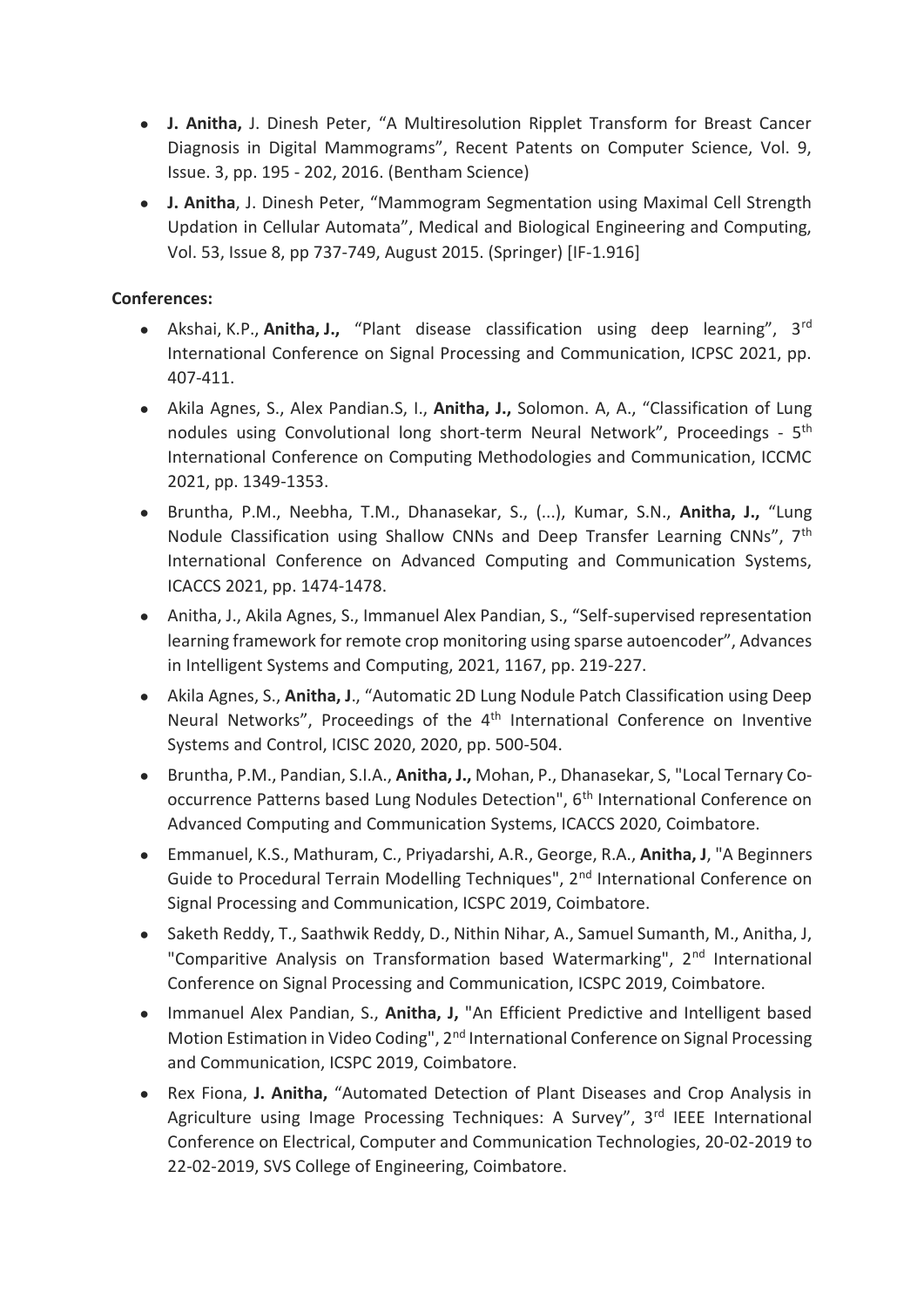● S. Immanuel Alex**, J. Anitha**, "An Unvarying Orthogonal Search with Small Triangle Pattern for Video Coding", 2<sup>nd</sup> International Conference on Smart Computing and Informatics, 27-01-2018 to 28-01-2018, PV Siddhartha Institute of Technology, Vijayawada.

## **Book chapters:**

- M. Bhuvaneshwari, E. Grace Mary Kanaga**, J. Anitha**, Kumudha Raimond, and S. Thomas George, "A comprehensive review on deep learning techniques for a BCIbased communication system" book chapter in titled with the book "Demystifying Big Data, Machine Learning, and Deep Learning for Healthcare Analytics", 2021, pp. 131- 158.
- E.Grace Mary Kanaga, **J.Anitha**, D.Sujitha Juliet, "4D medical image analysis: a systematic study on applications, challenges, and future research directions" book chapter in titled with the book "Advanced Machine Vision Paradigms for Medical Image Analysis", Hybrid Computational Intelligence for Pattern Analysis and Understanding, 2021, Pages 97-130.
- **J.Anitha**, I-HsienTing, S. AkilaAgnes, S. Immanuel Alex Pandian, R.V.Belfin, "Social media data analytics using feature engineering" book chapter in titled with the book "Systems Simulation and Modeling for Cloud Computing and Big Data Applications". Advances in ubiquitous sensing applications for healthcare, 2020, Pages 29-59.
- S. Akila Agnes, **J. Anitha**, "Analyzing the Effect of Optimization Strategies in Deep Convolutional Neural Network" book chapter in titled with the book "Nature inspired optimization techniques for image processing applications". Book series title: Intelligent Systems Reference Library, Volume 150, 2019, Pages 235-253. (Scopus)

## Projects Guided

- Plant Leaf Disease Classification Using Deep Learning
- Using AI & Procedural Generation in Video Games
- Medical Image Steganography using DWT in NROI
- IOT based aquarium monitoring system
- Color Image Segmentation with multiobjective function and optimization algorithm
- Image segmentation using multiobjective genetic fuzzy clustering algorithm
- A Novel Colour Image Digital Watermarking in DCT Domain using Inter-Block Coefficient Correlation
- Mammogram mass segmentation and detection using multiresolution analysis and genetic algorithms
- Segmentation of Moving Objects from a Moving Background
- Directional and FIR-IIR filters for Image Compression
- A New Technique for Removing Forensically Detectable Traces of Digital Image Enhancement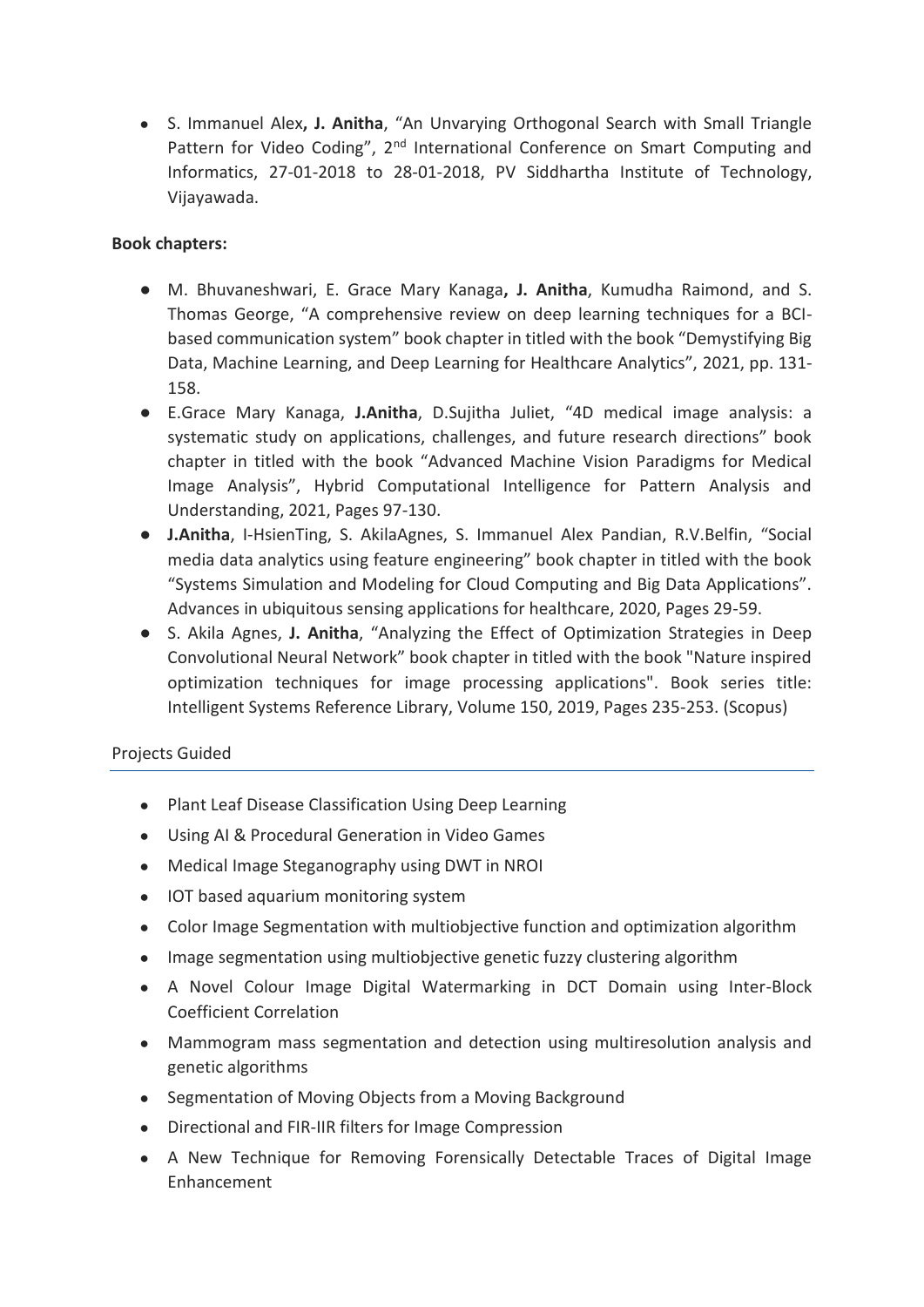- Automatic Image Segmentation with Iterated Region Merging
- Region and Boundary based Contour Tracking by Segmenting the Foreground Objects
- Breast Mass Contour Segmentation Algorithm for Digital Mammograms
- An Optimized Feature Selection Method for Classification of Mammograms
- An Improved Artificial Bee Colony Algorithm for Block Matching Motion Estimation
- A Hybrid Scheme for Mass Detection and Classification in Mammogram
- An automated segmentation using kernel based fuzzy level set
- A Novel Approach for Video Reconstruction and Quality Enhancement
- A better approach to filter out junk images using fuzzy C-means

## Memberships in Professional societies

● Life time Membership in Computer Society of India (CSI)

## Significant achievements:

- University 6<sup>th</sup> Rank in B.E Information Technology.
- Working as a CO-PI for the DST funded project for the worth of 40Lakhs, titled "Design and Development of an Adaptive Brain Computer Interface (BCI) based Assistive Tool for Paralytic People".
- Completed a consultancy project titled "Automation Software for Material Handling" for Karunya Central Stores, Karunya University for the amount of Rs. 25000.
- Completed summer industry internship in Conevo Technologies Private Limited, Chennai, from 10-05-2019 to 07-06-2019 with the fellowship amount of Rs. 30,000.
- Provided a technical support to the research project titled "Development of a Machine Vision System for Quality Evaluation of Paddy" carried out by IICPT, Thanjavur.
- Received Best Paper Award in 2<sup>nd</sup> International Conference on Signal Processing and Communication, KITS, Karunya Nagar, 29-3-2019, 30-3-2019.
- Received Best paper award in the International Conference on Signal Processing and Communication (ICSPC'17) conducted by ECE Department, Karunya University on 29- 07-2017.
- Received a Young Woman Educator & Scholar Award in 4<sup>th</sup> Women's Day Awards '2017 by National Foundation for Entrepreneurship Development (NFED) on 08-03-2017.
- Received "Outstanding Reviewer Recognition" for Computer and Electrical Engineering (Elsevier) in December 2017.
- Completed Swayam NPTEL Online course on Problem solving through Programming In C with Elite Silver (Topper) certificate. (12 weeks course)